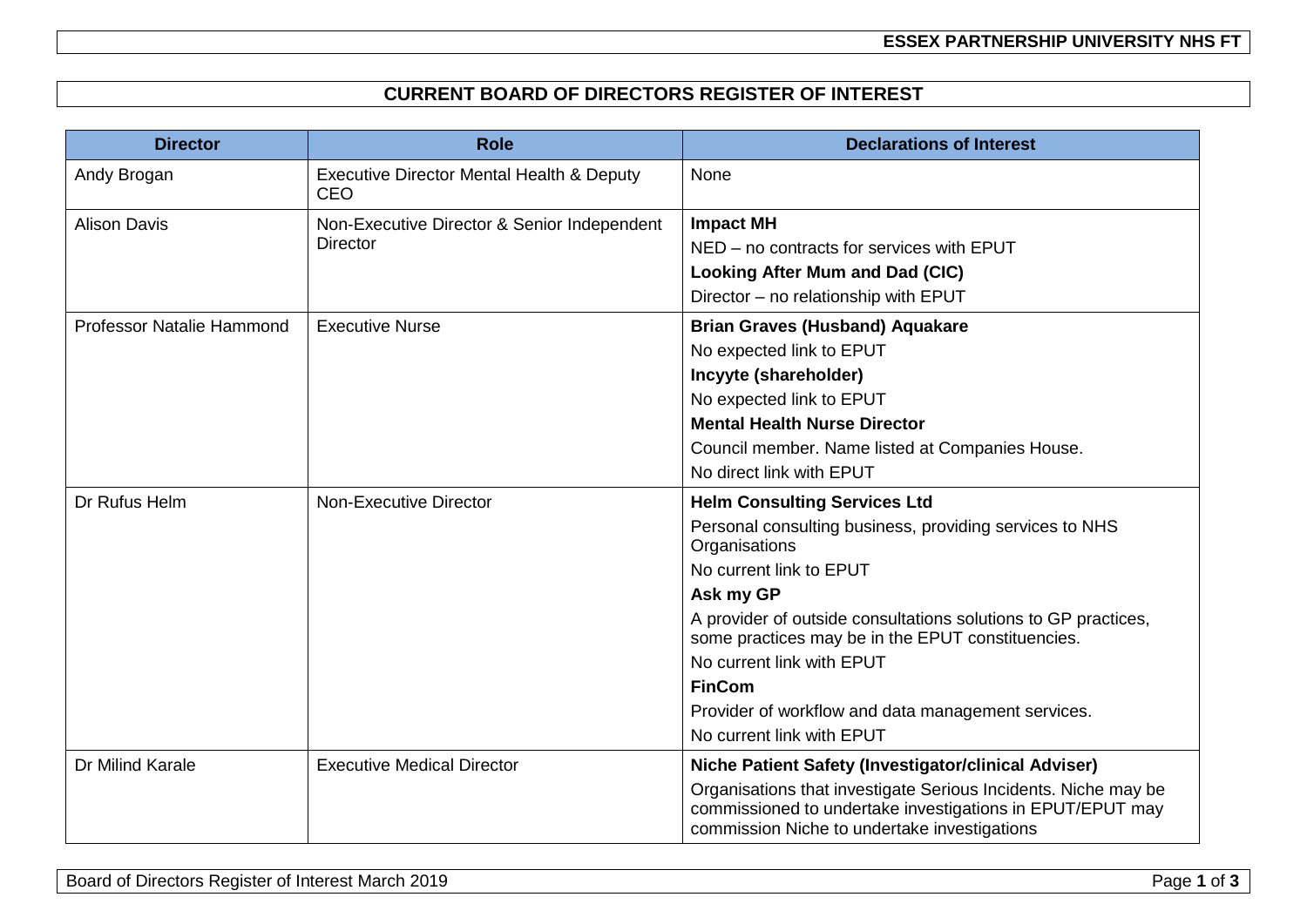|                           |                                                        | <b>OQL (Clinical Advisor)</b><br>OQL is the Quality Regulator health care provider including<br>EPUT.<br><b>Medinova Ltd (Director)</b><br>No relationship to EPUT<br>Not a supplier of goods and services to EPUT                                                                                                              |
|---------------------------|--------------------------------------------------------|---------------------------------------------------------------------------------------------------------------------------------------------------------------------------------------------------------------------------------------------------------------------------------------------------------------------------------|
| Nigel Leonard             | Executive Director Corporate Governance &<br>Strategy  | <b>Janette Leonard Director of ITT</b><br>Spouse                                                                                                                                                                                                                                                                                |
| <b>Manny Lewis</b>        | <b>Non-Executive Director</b>                          | <b>Habinteg Housing Association</b><br>Chair - no link to EPUT<br><b>Golden Lane Housing</b><br>Trustee - no link to EPUT<br><b>Watford Council</b><br>MD - no link to EPUT                                                                                                                                                     |
| Mark Madden               | Executive Chief Finance & Resources Officer            | None                                                                                                                                                                                                                                                                                                                            |
| Malcolm McCann            | <b>Executive Director Community &amp; Partnerships</b> | None                                                                                                                                                                                                                                                                                                                            |
| <b>Sally Morris</b>       | <b>Chief Executive</b>                                 | None                                                                                                                                                                                                                                                                                                                            |
| Dr Alison Rose- Quire     | <b>Non-Executive Director</b>                          | <b>OME</b> Housing Group<br>Independent member of Care Board.<br>One housing run social care housing scheme in Essex.<br>No link to EPUT.<br>ACA-1<br>Architectural practice - Chair of Company, no link to EPUT.<br><b>Care England</b><br>Board Member - no link to EPUT<br><b>GLG Consulting</b><br>Member - no link to EPUT |
| <b>Prof Sheila Salmon</b> | Chair                                                  | Anglia Ruskin University - Emeritus Professor of Health                                                                                                                                                                                                                                                                         |